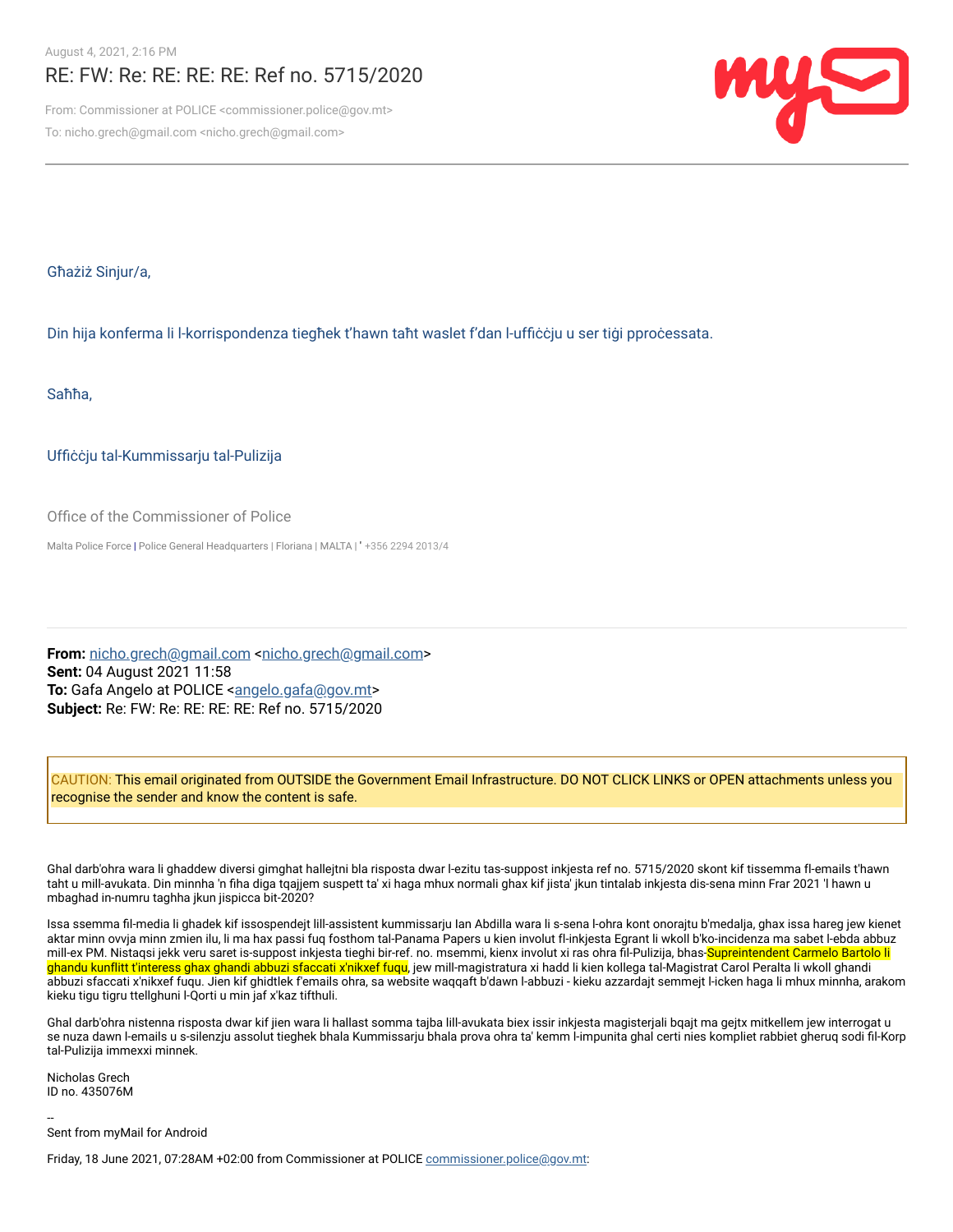Għażiż Sinjur/a,

Din hija konferma li l-korrispondenza tiegħek t'hawn taħt waslet f'dan l-uffiċċju u ser tiġi pproċessata.

Saħħa,

## Uffiċċju tal-Kummissarju tal-Pulizija

Office of the Commissioner of Police

Malta Police Force | Police General Headquarters | Floriana | MALTA | ' +356 2294 2013/4

From: [nicho.grech@gmail.com](mailto:nicho.grech@gmail.com) <[nicho.grech@gmail.com>](mailto:nicho.grech@gmail.com) **Sent:** 17 June 2021 14:31 **To:** Gafa Angelo at POLICE [<angelo.gafa@gov.mt](mailto:angelo.gafa@gov.mt)> **Subject:** Fwd: Re: RE: RE: RE: Ref no. 5715/2020

CAUTION: This email originated from OUTSIDE the Government Email Infrastructure. DO NOT CLICK LINKS or OPEN attachments unless you recognise the sender and know the content is safe.

## Kummissarju Angelo Gafa,

Qed niktiblek nitilbok spjega ghal dan t'hawn taht 'n partikolari ghaliex f'email minnhom tissemma int u reference no. li ghamilt accen mal-Puluzija minn diversi jiem ilu biex jiccekjawli fuqu, u jghadduni biz-zmien jghiduli li rreferew l-ilment tieghi daqqa lil dak u daqqa lill-iehor u jibqa' ma jsir xejn, bl-ahhar tallum l-anqas biss kellhom dicenza jirrispondu, u li ma hallitlix triq ohra hlief li nikteb direttament lilek biex tgharrafni sewwa sew x'inhu jigri. Nitolbok ma ddumx ma ttini risposta; bizzejjed ghaddejt jiem ta' qtigh ta' qalb nistenna ghalxejn.

Nicholas Grech ID no. 435076M

-- Sent from myMail for Android

-- Forwarded Message --From: [nicho.grech@gmail.com](mailto:nicho.grech@gmail.com) To: Info at POLICE [pulizija@gov.mt](mailto:pulizija@gov.mt) Date: Thursday, 17 June 2021, 11:01AM +02:00 Subject: Re: RE: RE: RE: Ref no. 5715/2020

Ghaddejt gimgha ohra martirju nistenna xi forma ta' risposta jew ghall-anqas xi nvestigazzjoni, imma ghal darb'ohra kollox ghalxejn. Kemm tifilhu tghaddu zmien bin-nies? Bhal dejjem ghal certi nies hemm l-impunita jigu 'l fuq mill-ligi u minn kulhadd sa cover-up taghmluluhom tibqghu ma tiehdux passi, u bhas-soltu miskin jien il-vittma abbandunat ghal riehi. Kemm se ddumu thalluni nissapporti aktar ingustizzji minghajr ma tintervjenu?

Nicholas Grech ID no. 435076M

-- Sent from myMail for Android

Thursday, 10 June 2021, 10:59AM +02:00 from Info at POLICE [pulizija@gov.mt:](mailto:pulizija@gov.mt)

Sur Grech,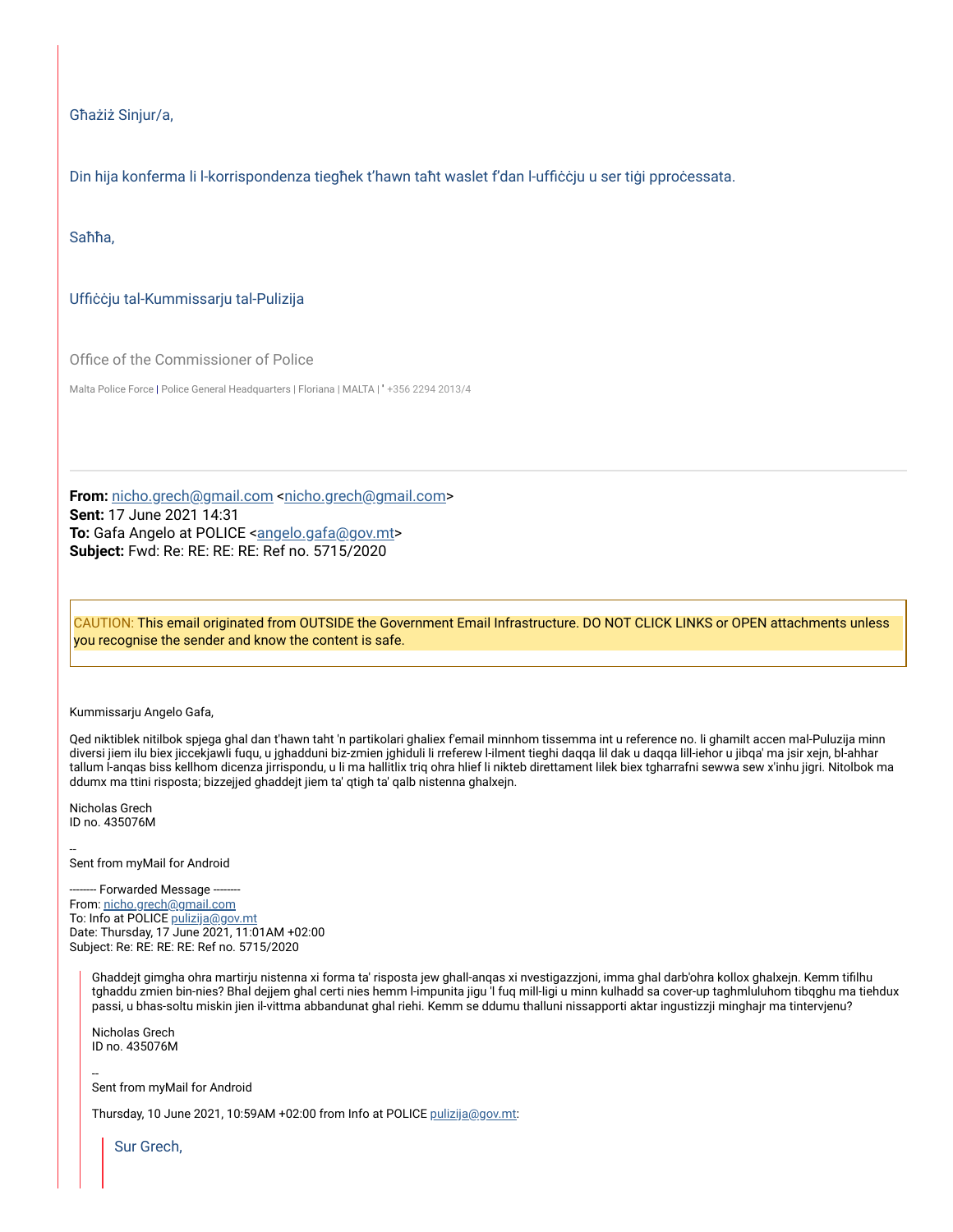Gentilment ninfurmak li l-email tieghek giet mghoddija lis-Supretendent inkarigat mill-Ghassa ta' Birkirkara.

Tislijiet,

Sloune Gatt Fabri Police Constable no. 2176 Communications Office The Malta Police Force

**t** +356 22942663 **e** [sloune.fabri@gov.mt](mailto:sloune.fabri@gov.mt) [www.homeaffairs.gov.mt](https://eur01.safelinks.protection.outlook.com/?url=http%3A%2F%2Fwww.homeaffairs.gov.mt%2F&data=04%7C01%7Cangelo.gafa%40gov.mt%7C599913421b3240c1b61308d9572e6489%7C34cdd9f55db849bcacba01f65cca680d%7C0%7C0%7C637636679040692808%7CUnknown%7CTWFpbGZsb3d8eyJWIjoiMC4wLjAwMDAiLCJQIjoiV2luMzIiLCJBTiI6Ik1haWwiLCJXVCI6Mn0%3D%7C1000&sdata=rGu4sBhmSF71lQtrvApBvz%2Bz%2BDA%2FQc6oYOrH0janrKs%3D&reserved=0) | [www.publicservice.gov.mt](https://eur01.safelinks.protection.outlook.com/?url=http%3A%2F%2Fwww.publicservice.gov.mt%2F&data=04%7C01%7Cangelo.gafa%40gov.mt%7C599913421b3240c1b61308d9572e6489%7C34cdd9f55db849bcacba01f65cca680d%7C0%7C0%7C637636679040702764%7CUnknown%7CTWFpbGZsb3d8eyJWIjoiMC4wLjAwMDAiLCJQIjoiV2luMzIiLCJBTiI6Ik1haWwiLCJXVCI6Mn0%3D%7C1000&sdata=n7QOWNodHA9A%2B0WOGdMF42bGsKHdCuaf6naUdXtyjV8%3D&reserved=0)

*Kindly consider your environmental responsibility before printing this e-mail*

MINISTRY FOR HOME AFFAIRS NATIONAL SECURITY AND LAW ENFORCEMENT

POLICE HEADQUARTERS, ST. CALCEDONIUS SQUARE, FLORIANA, MALTA

From: [nicho.grech@gmail.com](mailto:nicho.grech@gmail.com) <nicho.grech@gmail.com> **Sent:** 10 June 2021 10:40 **To:** Info at POLICE [<pulizija@gov.mt>](mailto:pulizija@gov.mt) **Subject:** Re: RE: RE: Ref no. 5715/2020

CAUTION: This email originated from OUTSIDE the Government Email Infrastructure. DO NOT CLICK LINKS or OPEN attachments unless you recognise the sender and know the content is safe.

Possibli tihdilkom daqshekk fit-tul biex ticcekjawli fuq semplici reference no.? Qed ninkludi email ohra datata lura lejn l-ahhar ta' Jannar '21 fejn suppost bil-flus li kont qed nigi mitlub inhallas, fost l-ohrajn kont qed nistenna li nidher quddiem Magistrat Inkwerenti biex jisma' l-ilmenti tieghi. M'ghandix dritt wara li ghaddew aktar minn 5 xhur u baqa' ma sar xejn nistaqsi jekk hux qed nigi ffrodat minn din l-avukata, jekk hux tort ta' nuqqas ghal darb'ohra min-naha tal-Pulizija, jew hux tort tal-Qorti. Jien sadattant ghadni qed insofri aktar ingustuzzji ghax baqghu ma ttiehdux passi, waqt li minn ghamel dawn fuqi u suppost ilhom li qedghin il-habs, minflok qed jiggerrew barra.

Nicholas Grech ID no. 435076M 79536643

-- Sent from myMail for Android

-------- From: Rachel Tua [<racheltua@gmail.com](mailto:racheltua@gmail.com)> Sent: Thursday, January 28, 2021 10:49 AM To: Doreen Fenech [<doreenfenech@hotmail.com](mailto:doreenfenech@hotmail.com)> Subject: Re Nicholas Grech

Dear Mr Fenech,

I trust this email finds you well.

As agreed, we will proceed with the following:

1. A general power of Attorney in order to represent Nicholas Grech should the need arise within the constitutional case,

2. A magisterial inquiry in order to investigate the matter as complained of by Mr Grech

3. A constitutional case.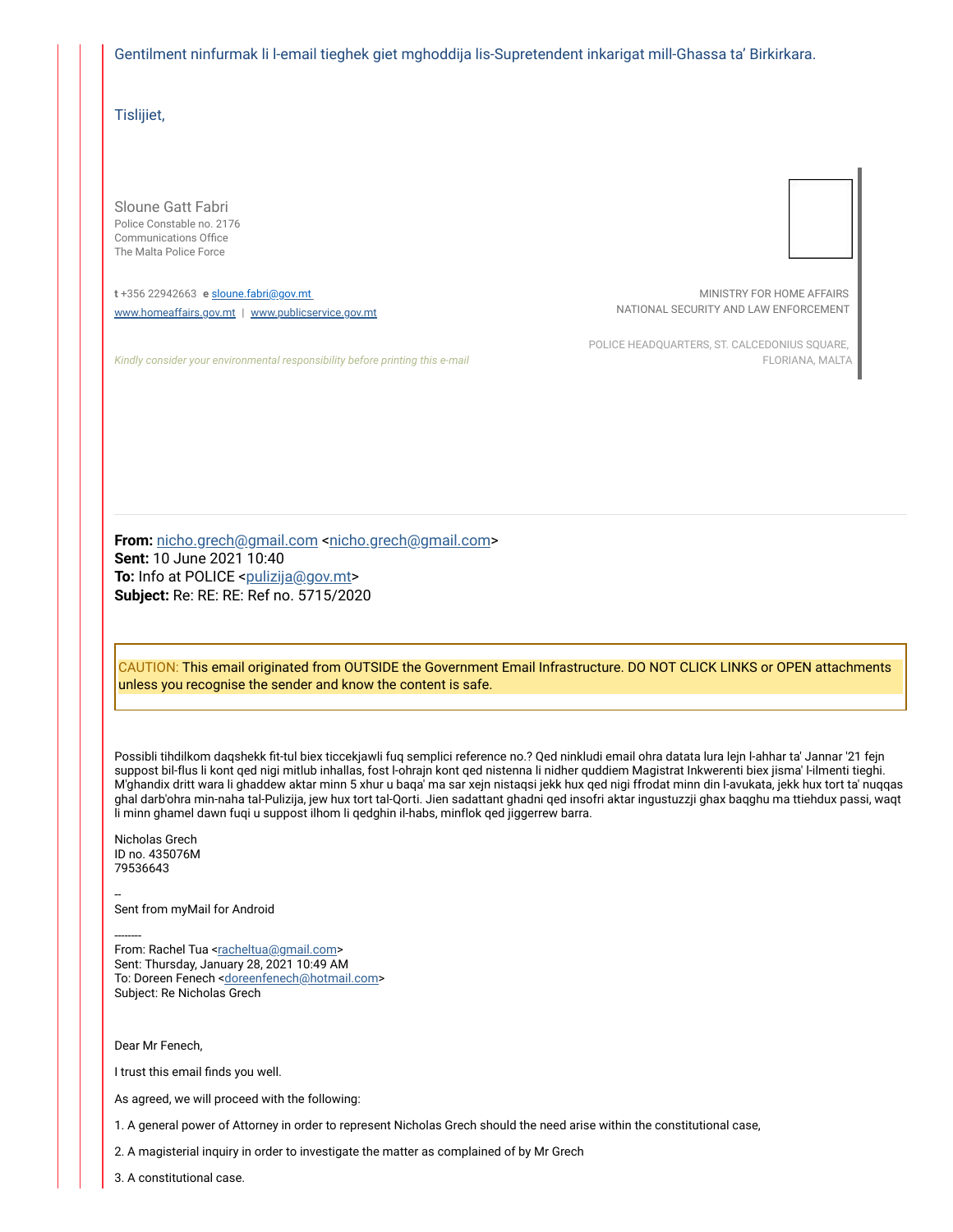The Fees for the above will sum up to 5,000 Euros. If in agreement kindly transfer the funds to HSBC plc - IBAN: MT38MMEB44613000000061179529002 - ACCOUNT NO: 061179529002 - SWIFT CODE: MMEBMTMT. Should you wish you can also issue a cheque. Kind Regards Rachel Tua Dr Rachel Tua LL.D 7, Triq il-Bazilika Mosta MST 1137 m + 356 99452662 e [racheltua@gmail.com](mailto:racheltua@gmail.com) ------- Tuesday, 08 June 2021, 02:52PM +02:00 from Info at POLICE [pulizija@gov.mt:](mailto:pulizija@gov.mt) Sur Grech, Ninfurmak li l-email tieghek giet mghoddija ghall-attenzjoni tal-ufficjal inkarigat. La darba ikolna risposta naghmlu kuntatt mieghek. Sahhiet, Louise Busuttil Police Sergeant Nr. 2280 Communications Office **t** +356 22942667 **e [louise.b.camilleri](mailto:louise.b.camilleri@gov.mt)**@gov.mt [www.homeaffairs.gov.mt](https://eur01.safelinks.protection.outlook.com/?url=http%3A%2F%2Fwww.homeaffairs.gov.mt%2F&data=04%7C01%7Cangelo.gafa%40gov.mt%7C599913421b3240c1b61308d9572e6489%7C34cdd9f55db849bcacba01f65cca680d%7C0%7C0%7C637636679040702764%7CUnknown%7CTWFpbGZsb3d8eyJWIjoiMC4wLjAwMDAiLCJQIjoiV2luMzIiLCJBTiI6Ik1haWwiLCJXVCI6Mn0%3D%7C1000&sdata=hcdApzi64V1O%2FPzM74iBqXRF%2BB598FulkX9pwScvb0U%3D&reserved=0) | [www.publicservice.gov.mt](https://eur01.safelinks.protection.outlook.com/?url=http%3A%2F%2Fwww.publicservice.gov.mt%2F&data=04%7C01%7Cangelo.gafa%40gov.mt%7C599913421b3240c1b61308d9572e6489%7C34cdd9f55db849bcacba01f65cca680d%7C0%7C0%7C637636679040712720%7CUnknown%7CTWFpbGZsb3d8eyJWIjoiMC4wLjAwMDAiLCJQIjoiV2luMzIiLCJBTiI6Ik1haWwiLCJXVCI6Mn0%3D%7C1000&sdata=C914UyxnqDhwU4VWBsONeMURz3FyswREH6kXpFPqRPY%3D&reserved=0) *Kindly consider your environmental responsibility before printing this e-mail* MINISTRY FOR HOME AFFAIRS NATIONAL SECURITY AND LAW ENFORCEMENT POLICE HEADQUARTERS, ST. CALCEDONIUS SQUARE, FLORIANA, MALTA **From:** [nicho.grech@gmail.com](mailto:nicho.grech@gmail.com) [<nicho.grech@gmail.com>](mailto:nicho.grech@gmail.com) **Sent:** 08 June 2021 14:47 **To:** Info at POLICE <[pulizija@gov.mt](mailto:pulizija@gov.mt)> **Subject:** Re: RE: Ref no. 5715/2020 CAUTION: This email originated from OUTSIDE the Government Email Infrastructure. DO NOT CLICK LINKS or OPEN attachments unless you recognise the sender and know the content is safe. Ghandkom xi update fuq din l-email t'hawn taht b'dan ir-reference no. li tajtkom. Fil-kaz ghaliex ghadhom ma ttiehdux passi? Nicholas Grech Id no: 435076m -- Sent from myMail for Android

Saturday, 05 June 2021, 08:19AM +02:00 from Info at POLICE [pulizija@gov.mt](mailto:pulizija@gov.mt):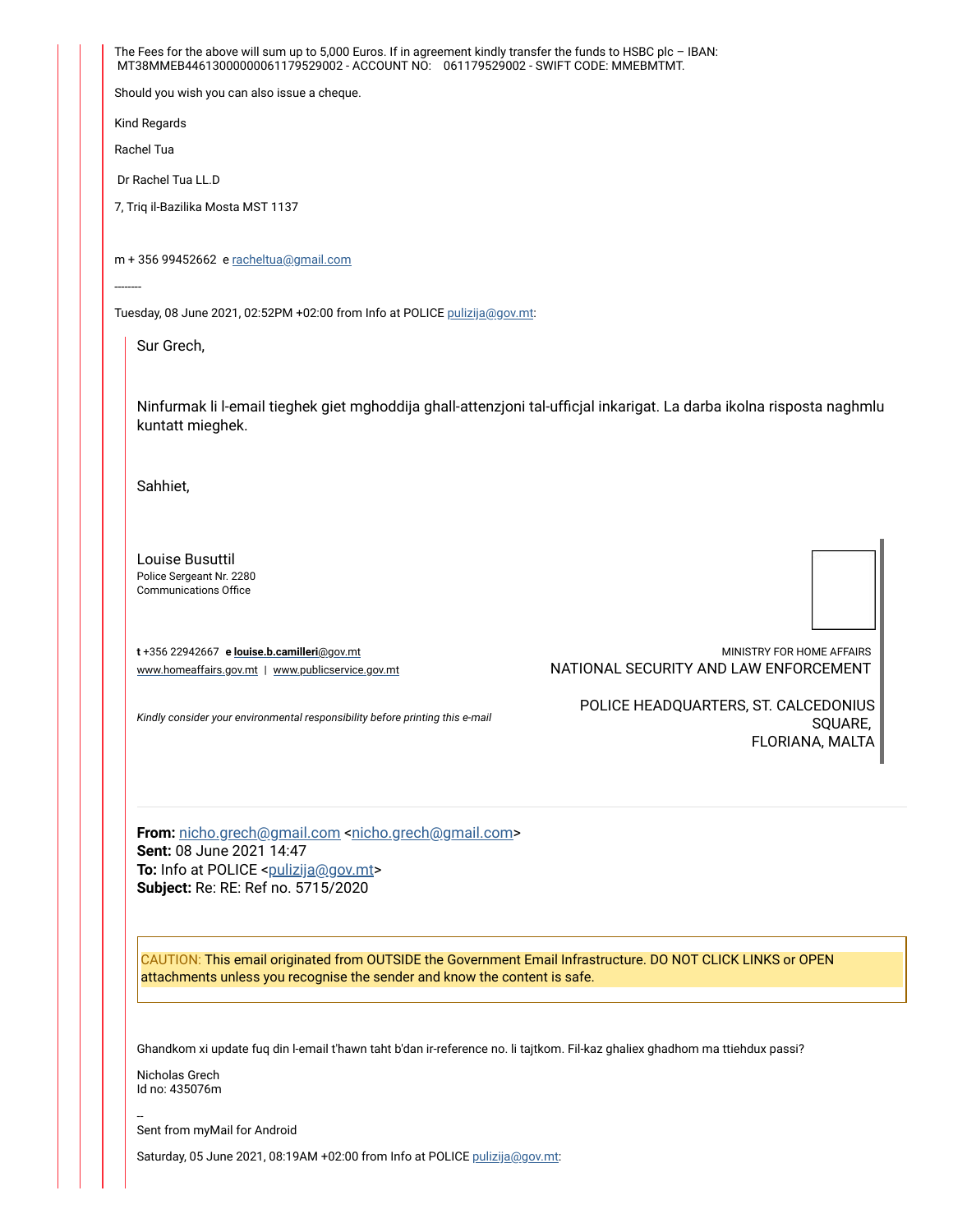Bongu Sur Grech,

## L-email tieghek qed jigi pprocessat.

Grazzi u Tislijiet,

Gordon Attard Police Sergeant Nr 13 Communications Police Department

**t** +356 22942667 **e** [gordon.a.attard@gov.mt](mailto:gordon.a.attard@gov.mt) [www.homeaffairs.gov.mt](https://eur01.safelinks.protection.outlook.com/?url=http%3A%2F%2Fwww.homeaffairs.gov.mt%2F&data=04%7C01%7Cangelo.gafa%40gov.mt%7C599913421b3240c1b61308d9572e6489%7C34cdd9f55db849bcacba01f65cca680d%7C0%7C0%7C637636679040712720%7CUnknown%7CTWFpbGZsb3d8eyJWIjoiMC4wLjAwMDAiLCJQIjoiV2luMzIiLCJBTiI6Ik1haWwiLCJXVCI6Mn0%3D%7C1000&sdata=Ooo437lNGUVw6buVk9De0TdlZe3JTcr82ouNePw15ME%3D&reserved=0) | [www.publicservice.gov.mt](https://eur01.safelinks.protection.outlook.com/?url=http%3A%2F%2Fwww.publicservice.gov.mt%2F&data=04%7C01%7Cangelo.gafa%40gov.mt%7C599913421b3240c1b61308d9572e6489%7C34cdd9f55db849bcacba01f65cca680d%7C0%7C0%7C637636679040722676%7CUnknown%7CTWFpbGZsb3d8eyJWIjoiMC4wLjAwMDAiLCJQIjoiV2luMzIiLCJBTiI6Ik1haWwiLCJXVCI6Mn0%3D%7C1000&sdata=PEmbU4KTFF6HcFhyCmmHHZ6FKOK4U6Ht61i5znMOVeI%3D&reserved=0)

MINISTRY FOR HOME AFFAIRS NATIONAL SECURITY AND LAW ENFORCEMENT

POLICE HEADQUARTERS, ST. CALCEDONIUS SQUARE, FLORIANA, MALTA

From: [nicho.grech@gmail.com](mailto:nicho.grech@gmail.com) <nicho.grech@gmail.com> **Sent:** Saturday, June 5, 2021 8:16 **To:** Info at POLICE [<pulizija@gov.mt](mailto:pulizija@gov.mt)>

*Kindly consider your environmental responsibility before printing this e-mail*

**Subject:** Ref no. 5715/2020

CAUTION: This email originated from OUTSIDE the Government Email Infrastructure. DO NOT CLICK LINKS or OPEN attachments unless you recognise the sender and know the content is safe.

Diversi xhur ilu kont hallast somma flus mhux hazin lill-avukat biex nixhed quddiem Magistrat Inkwirenti dwar l-abbuzi li ilni nsofri galadarba diversi tentattivi u emails lill-Pulizija biex nixhed ma wasslu ghalxejn. Baghtitli din l-email t'hawn taht fejn semmiet li l-Kummissarju tal-Pulizija kien kitbila. Nitlob biex ticcekjaw fuq ir-reference no. msemmi taraw x'inhu jigri u x'investigazzjoni ghaddejja u kif jien bqajt ma gejtx interrogat u jekk wara kollox hux minnu li kitbitli l-avukata.

Nicholas Grech 79536643

-- Sent from myMail for Android

Tuesday, 27 April 2021, 06:15PM +02:00 from Rachel Tua [racheltua@gmail.com:](mailto:racheltua@gmail.com)

Dear Nicholas

The Commissioner of Police has received the request for a Magisterial Inquiry and has acknowledged the same on 23/4/2021. The Reference number is 5715/2020. Investigations have began. Now we will soon proceed to the constitutional court. I had to have the inquiry undergoing first. So things are finally moving.

Keep Safe

Rachel

Dr Rachel Tua LL.D

7, Triq il-Bazilika Mosta MST 1137